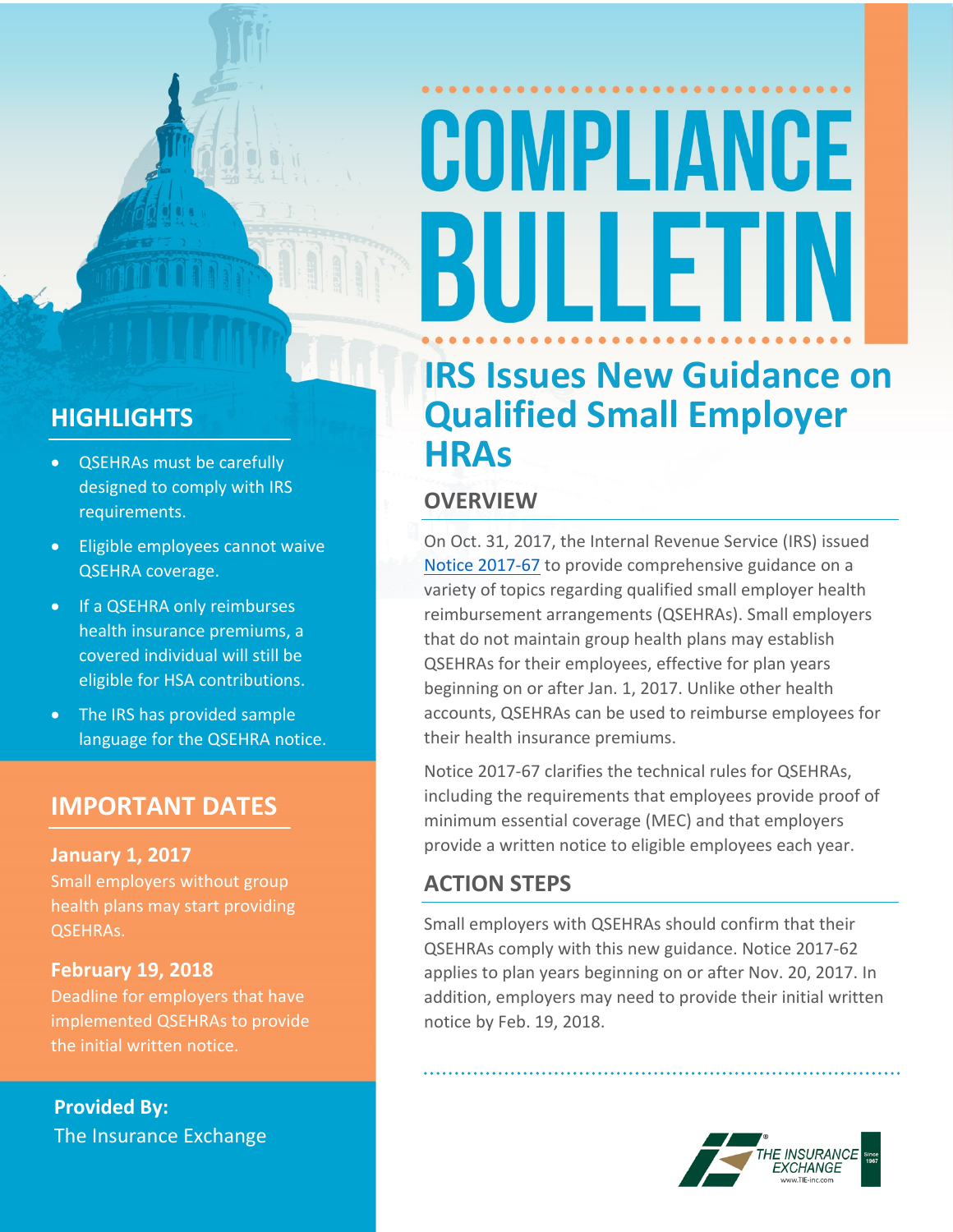## **COMPLIANCE BULLETIN**

#### **Background**

Beginning Jan. 1, 2017, employers that are not applicable large employers under the Affordable Care Act and do not maintain group health plans may sponsor QSEHRAs to pay for employees' individual health insurance policies and other outof-pocket medical expenses on a tax-favored basis. To qualify as a QSEHRA, the reimbursement arrangement must meet the following criteria:

*Employers that establish QSEHRAs for 2017 or 2018 may need to provide employees with an initial written notice by Feb. 19, 2018, or risk penalties from the IRS.* 

The QSEHRA must be **funded solely by the employer**. Employees cannot make their own salary reduction contributions.

◆ QSEHRA payments or reimbursements must be limited to medical care expenses incurred by the employee or the employee's family members, after the employee provides **proof of coverage**.

The maximum amount of payments and reimbursements from the QSEHRA for any year cannot exceed \$4,950 (or \$10,000 for QSEHRAs that also reimburse medical expenses of the employee's family members). These amounts are adjusted annually for inflation. For 2018, the total amount of payments and reimbursements from a QSEHRA cannot exceed \$5,050 (\$10,250 for family coverage).

The QSEHRA must be provided on the **same terms** to all eligible employees.

#### **IRS Guidance on QSEHRAs – Notice 2017-67**

Notice 2017-67 provides detailed guidance on a wide range of topics for QSEHRAs, including the criteria for QSEHRAs, the tax consequences of the arrangement, the impact on eligibility for health savings account (HSA) contributions and the written notice requirement.

The guidance applies for **plan years beginning on or after Nov. 20, 2017**, although QSEHRAs established before that date may rely on this guidance. Also, employers that established QSEHRAs for 2017 in accordance with a reasonable good faith interpretation of the law may continue to operate their QSEHRAs based on those terms until the last day of the plan year that began in 2017.

#### *Written Notice*

An employer funding a QSEHRA for any year must provide a **written notice** to each eligible employee at least 90 days before the beginning of each year. For employees who become eligible to participate in the QSEHRA during the year, the notice must be provided by the date on which the employee becomes eligible to participate. If an employer fails to provide this notice for a reason other than reasonable cause, the employer may be subject to a penalty of \$50 per employee for each failure, up to a maximum annual penalty of \$2,500 for all notice failures during the year. On Feb. 27, 2017, the IRS [delayed](https://www.irs.gov/pub/irs-drop/n-17-20.pdf) the initial notice deadline pending its issuance of further guidance.

This Compliance Bulletin is not intended to be exhaustive nor should any discussion or opinions be construed as legal advice.  $2$ Readers should contact legal counsel for legal advice.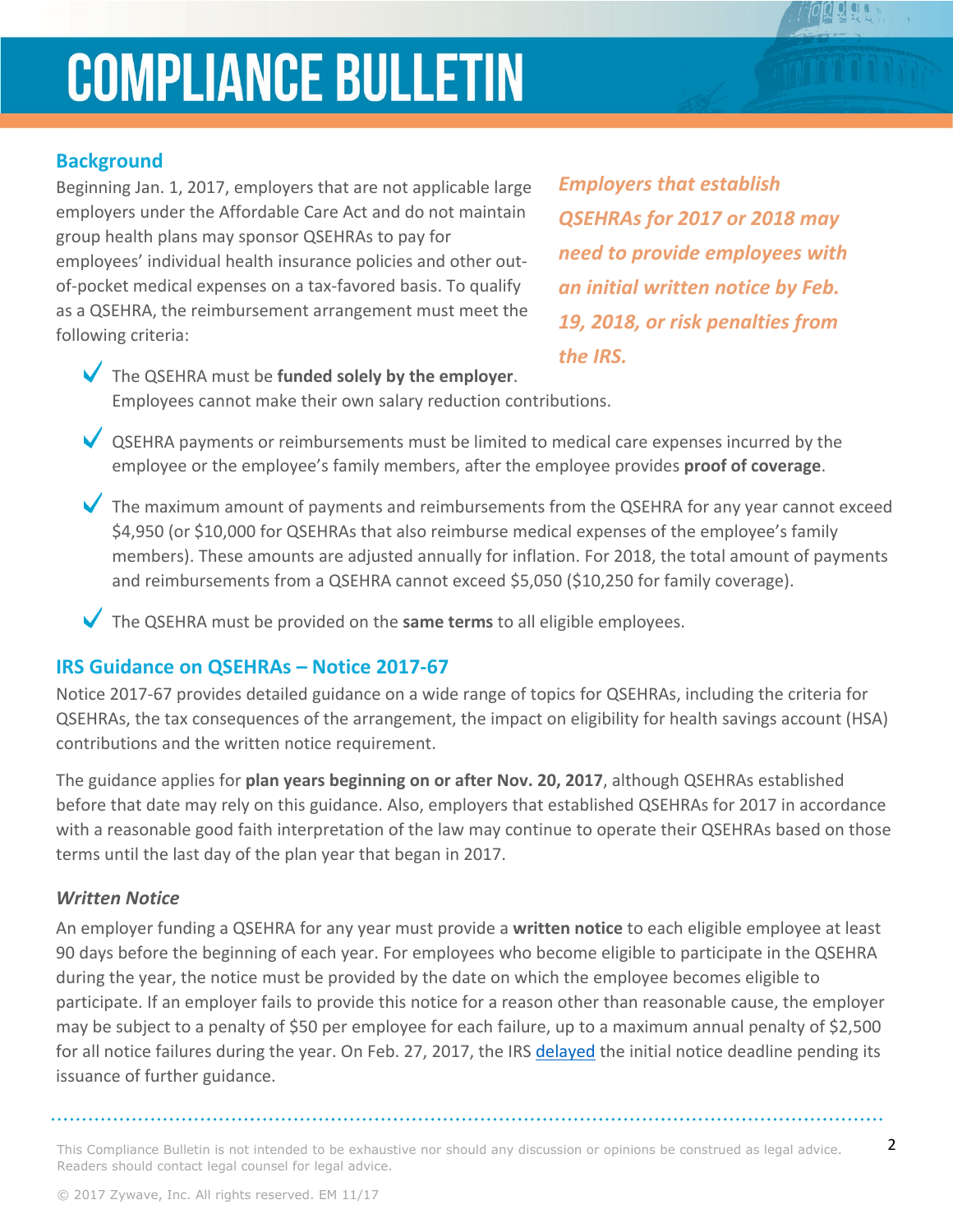## **COMPLIANCE BULLETIN**

Notice 2017-67 provides a **new deadline for the initial QSEHRA notice**, as well as **sample language** that employers may use.

*Initial Notice Deadline* – An eligible employer that provides a QSEHRA during 2017 or 2018 must provide the initial written notice to eligible employees by the later of (1) **Feb. 19, 2018**, or (2) **90 days** before the first day of the QSEHRA's plan year. According to the IRS, penalties may apply to any employer that does not timely provide the written notice.

#### *Same Terms Requirement*

Notice 2017-67 explains what it means for a QSEHRA to be provided on the same terms to all eligible employees. For example, to satisfy this requirement:

- The QSEHRA must be operated on a uniform and consistent basis for all eligible employees;
- Eligible employees cannot be allowed to waive coverage; and
- If an employer is part of a controlled group or affiliated service group (as determined under Internal Revenue Code Section 414), each employer in the group must provide a QSEHRA to all eligible employees on the same terms.

In addition, Notice 2017-67 confirms that a QSEHRA may be designed to limit reimbursements to certain medical expenses (for example, health insurance premiums or cost-sharing expenses that are medical expenses). However, a QSEHRA will fail to satisfy the same terms requirement if, under the facts and circumstances, the plan's reimbursement limit causes the QSEHRA not to be effectively available to all eligible employees. This may occur, for example, if a QSEHRA limits reimbursements to Medicare or Medicare supplement policies.

#### *Maximum Benefit and Reimbursements*

QSEHRAs may use the statutory dollar limits in effect for the preceding year to determine permitted benefits, rather than the dollar limits in effect for the current year. IRS Notice 2017-67 also confirms that any carryovers of unused amounts from a prior plan year are taken into account when determining an employee's maximum annual benefit. An employee's total permitted benefit, taking into account both carry-over amounts and newly available amounts, may not exceed the applicable statutory dollar limit.

In addition, a QSEHRA may reimburse premiums for coverage under the group health plan of a spouse's employer. However, the reimbursement is taxable to the extent that the spouse's share of premiums was paid on a pre-tax basis.

This Compliance Bulletin is not intended to be exhaustive nor should any discussion or opinions be construed as legal advice.  $3$ Readers should contact legal counsel for legal advice.